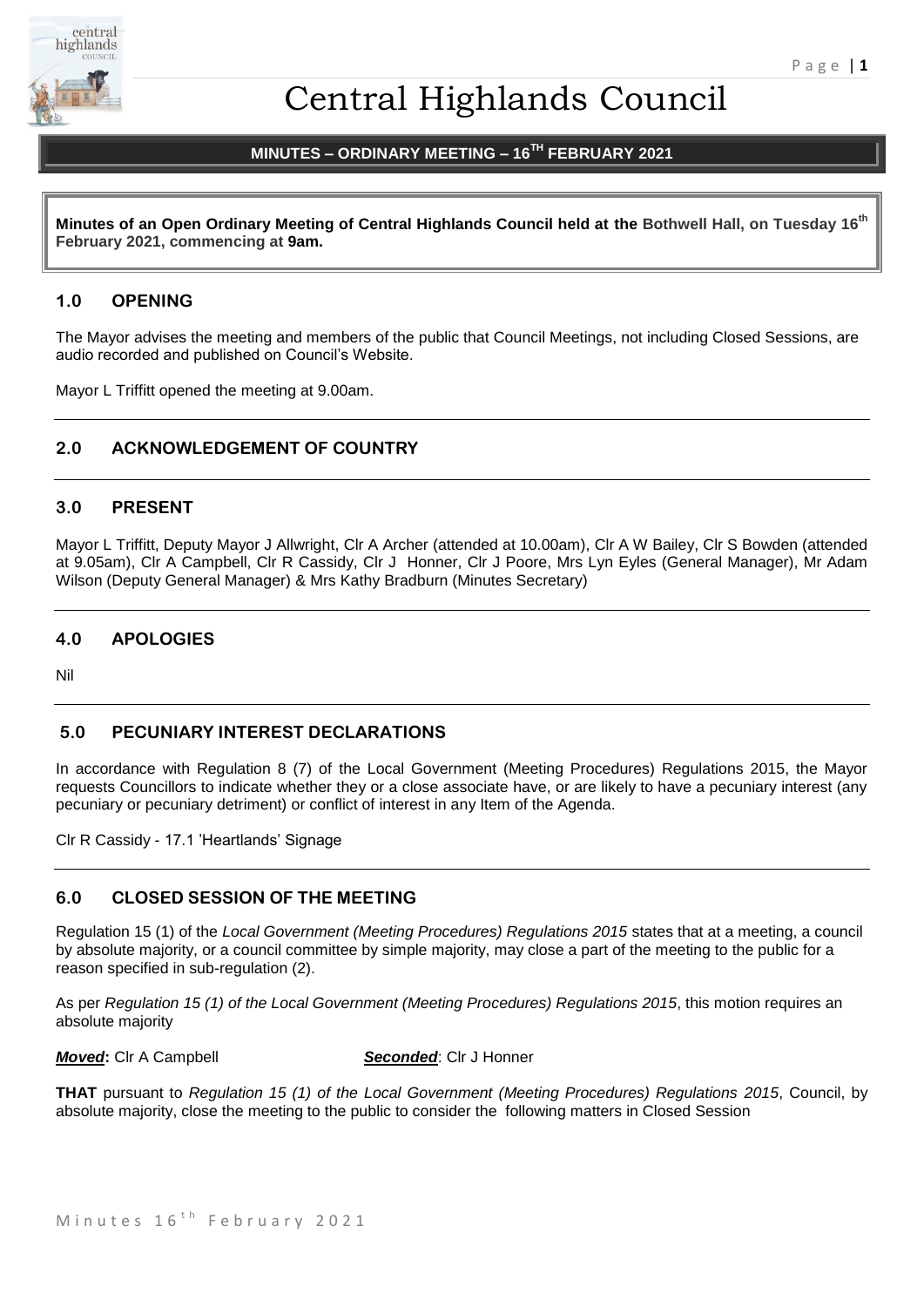| ltem<br><b>Number</b> | <b>Matter</b>                                                                                                            | <b>Local Government (Meeting Procedures)</b><br><b>Regulations 2015</b>                                                                                                                                                                                                                                                |
|-----------------------|--------------------------------------------------------------------------------------------------------------------------|------------------------------------------------------------------------------------------------------------------------------------------------------------------------------------------------------------------------------------------------------------------------------------------------------------------------|
|                       | Confirmation of the Minutes of the<br>Session of the Ordinary<br>Closed<br>Meeting of Council held on 19 January<br>2021 | Regulation 15 $(2)(g)$ - information of a personal and<br>confidential nature or information provided to the council<br>on the condition it is kept confidential                                                                                                                                                       |
|                       | Tenders 01/21 - Black Snake Lane<br><b>Bridge</b>                                                                        | Regulation 15 (2)(d) contracts, and tenders, for the<br>supply of goods and services and their<br>terms,<br>conditions, approval and renewal                                                                                                                                                                           |
| 3                     | Consideration of Matters for Disclosure<br>to the Public                                                                 | Regulation 15 (8) - While in a closed meeting, the<br>Council, or Council Committee, is to consider whether<br>any discussions, decisions, reports or documents<br>relating to that closed meeting are to be kept<br>confidential or released to the public, taking into<br>account privacy and confidentiality issues |

# **CARRIED**

#### *FOR the Motion:*

Mayor L Triffitt, Deputy Mayor J Allwright, Clr A W Bailey, Clr A Campbell, Clr R Cassidy, Clr J Honner and Clr J Poore.

*Clr S Bowden attended meeting at 9.05am*

# **6.1 MOTION OUT OF CLOSED SESSION**

*Moved***:** Clr J Honner *Seconded*: Clr R Cassidy

**THAT** the Council:

(1) Having met and dealt with its business formally move out of the closed session; and

(2) Resolved to report that it has determined the following:

| <b>Item</b> | <b>Matter</b>                                                                                                      | <b>Outcome</b>                                                                                                |
|-------------|--------------------------------------------------------------------------------------------------------------------|---------------------------------------------------------------------------------------------------------------|
|             |                                                                                                                    |                                                                                                               |
|             | Confirmation of the Minutes of the<br>Closed Session of the Ordinary Meeting<br>of Council held on 19 January 2021 | Minutes of the Closed Session of the Ordinary<br>Meeting of Council held on 19 January 2021 were<br>confirmed |
| 2           | Tenders 01/21 - Replacement of Black<br>Snake Lane Bridge                                                          | <b>Bridge</b><br>Pro<br>Council accepted the tender<br>from<br>Engineering                                    |
| 3           | Consideration of Matters for Disclosure<br>to the Public                                                           | Matters were considered                                                                                       |

#### **CARRIED**

#### *FOR the Motion:*

Mayor L Triffitt, Deputy Mayor J Allwright, Clr A W Bailey, Clr S Bowden, Clr A Campbell, Clr R Cassidy, Clr J Honner and Clr J Poore.

*Clr A Archer attended meeting at 10.00am*

*Penny Saile, Robin Terry & Geoff Parsons attended meeting at 10.00am*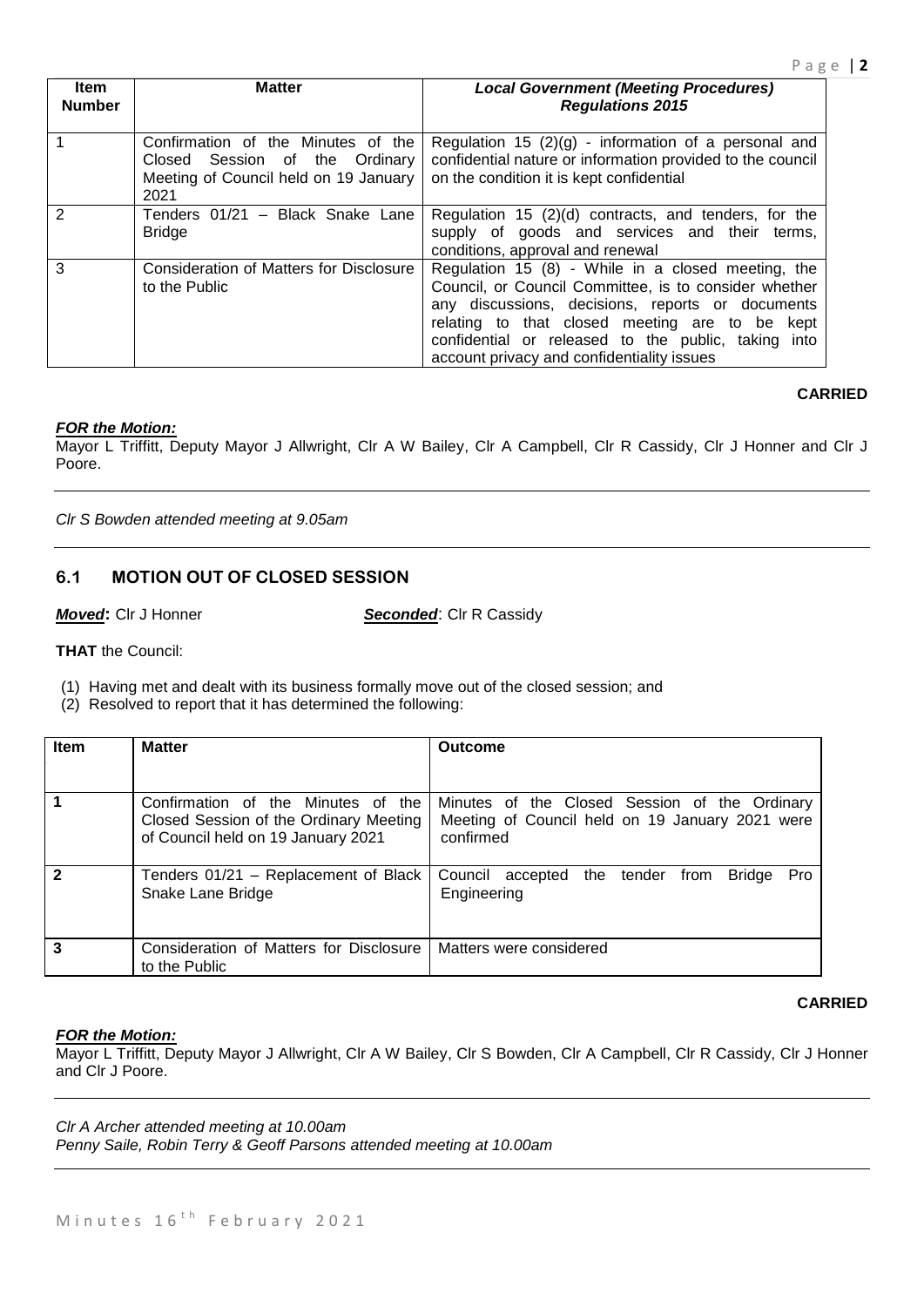# **OPEN MEETING TO PUBLIC**

Due to COVID-19 a limit of 4 members of the public, at any one time will be applied.

# **7.0 DEPUTATIONS**

10.15 – 10.30 Penny Saile, Robin Terry & Geoff Parsons spoke about the Gretna Church Proposal

*Penny Saile, Robin Terry & Geoff Parsons left meeting at 10.36am*

*Moved***: Cir J Honner <b>Seconded**: Cir R Cassidy

**THAT** the meeting move to Item 17.6 on the Agenda.

# *FOR the Motion:*

Mayor L Triffitt, Deputy Mayor J Allwright, Clr A Archer, Clr A W Bailey, Clr S Bowden, Clr A Campbell, Clr R Cassidy, Clr J Honner and Clr J Poore.

# **17.6 PROPOSAL FOR ST MARY THE VIRGIN ANGLICAN CHURCH, GRETNA**

#### *Moved***: CIr A Archer <b>Seconded**: CIr R Cassidy

**THAT** this item be deferred pending further information from the proponents on the structural stability of the building.

# *FOR the Motion:*

Mayor L Triffitt, Deputy Mayor J Allwright, Clr A Archer, Clr A W Bailey, Clr S Bowden, Clr A Campbell, Clr R Cassidy, Clr J Honner and Clr J Poore.

*Moved***:** Clr R Cassidy *Seconded*: Clr J Honner

**THAT** the meeting move to Item 7.1 on the Agenda.

#### *FOR the Motion:*

Mayor L Triffitt, Deputy Mayor J Allwright, Clr A Archer, Clr A W Bailey, Clr S Bowden, Clr A Campbell, Clr R Cassidy, Clr J Honner and Clr J Poore.

# **7.1 PUBLIC QUESTION TIME**

# **8.0 MAYORAL COMMITMENTS**

| 11 January 2021 | Business of Council, Tele meeting with EHO, tele meeting with General Manager    |
|-----------------|----------------------------------------------------------------------------------|
| 12 January 2021 | Planning Committee Meeting, Meeting with Councillor                              |
| 14 January 2021 | Meeting with rate payer at Bothwell                                              |
| 15 January 2021 | Business of Council and Tele meeting with Councillor                             |
| 18 January 2021 | Meeting with Councillor x 2, Meeting with General Manager                        |
| 19 January 2021 | Ordinary Meeting of Council, One on one process meeting with Councillor Hamilton |

**CARRIED**

**CARRIED**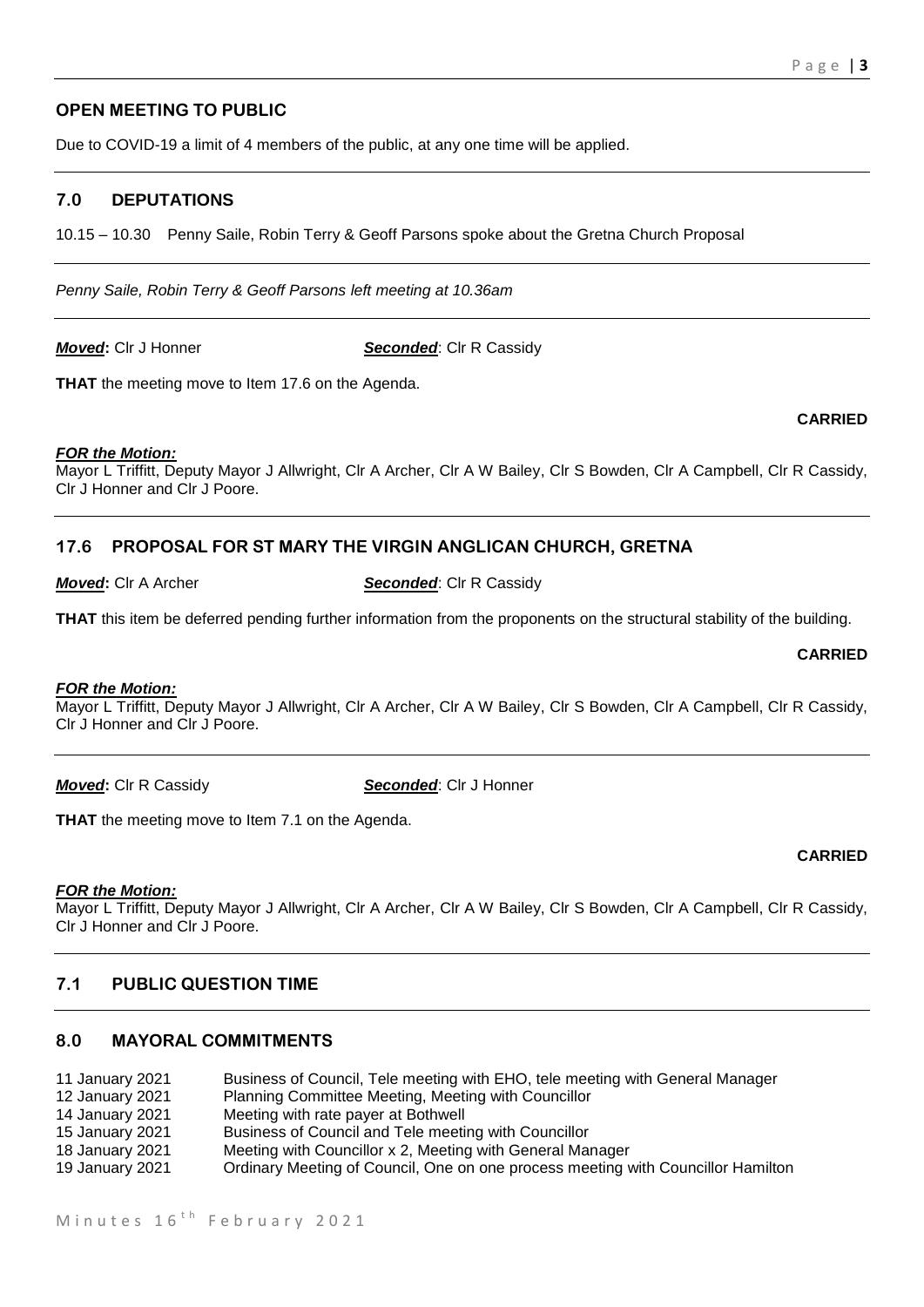| Telephone meeting with Councillors x 3, Meeting with Deputy General Manager                                                   |
|-------------------------------------------------------------------------------------------------------------------------------|
| <b>Business of Council</b>                                                                                                    |
| <b>Business of Council</b>                                                                                                    |
| Telephone meeting with Councillors x 2                                                                                        |
| Australia Day Event Ouse                                                                                                      |
| <b>Business of Council</b>                                                                                                    |
| Telephone meeting with Councillors x 5                                                                                        |
| Telephone meeting with Councillors x 3, Mayor on-site meeting Pub with no Beer, one on one<br>process meeting with Councillor |
| One on one process meeting with Councillors x 4 Bothwell, Meeting with Director of Local<br>Government Division               |
| <b>Business of Council</b>                                                                                                    |
| Meeting with Councillor Bothwell                                                                                              |
| <b>Business of Council</b>                                                                                                    |
| Council Workshop                                                                                                              |
| Meeting Anthony McConnon, SCS Workforce Coordinator                                                                           |
|                                                                                                                               |

# **8.1 COUNCILLOR COMMITMENTS**

# *Deputy Mayor Allwright*

| 19 January 2021 | <b>Ordinary Meeting of Council</b> |
|-----------------|------------------------------------|
| 9 February 2021 | <b>Council Workshop</b>            |

# *Clr T Bailey*

| <b>Ordinary Meeting of Council</b>    |
|---------------------------------------|
| Meeting with Mayor Triffitt, Hamilton |
| <b>Australia Day Event</b>            |
| Meeting with Mayor Triffitt, Hamilton |
| Council Workshop                      |
| Meeting with Mayor Triffitt, Hamilton |
|                                       |

# *Clr A Campbell*

| <b>Ordinary Meeting of Council</b>    |
|---------------------------------------|
| Phone call from Ratepayer             |
| Australia Day Event Ouse              |
| Phone call and email regarding HATCH  |
| Phone call with Mayor Triffitt        |
| Meeting with Mayor Triffitt, Bothwell |
| Council Workshop                      |
|                                       |

# *Clr R Cassidy*

| 2 February 2021  | Meeting with Mayor Triffitt, Bothwell                                      |
|------------------|----------------------------------------------------------------------------|
| 5 February 2021  | Meeting with Mayor Triffitt and L.G. Mathew Healey, Bothwell               |
| 9 February 2021  | Council Workshop                                                           |
| 10 February 2021 | Consultations with Mayor Triffitt and two Councillors on different matters |

# *Clr J Honner*

| 19 January 2021 | <b>Ordinary Meeting of Council</b>    |
|-----------------|---------------------------------------|
| 25 January 2021 | Email to a Councillor                 |
| 3 February 2021 | Meeting with Mayor Triffitt, Bothwell |
| 4 February 2021 | Meeting with a ratepayer              |
| 9 February 2021 | Council Workshop                      |
|                 |                                       |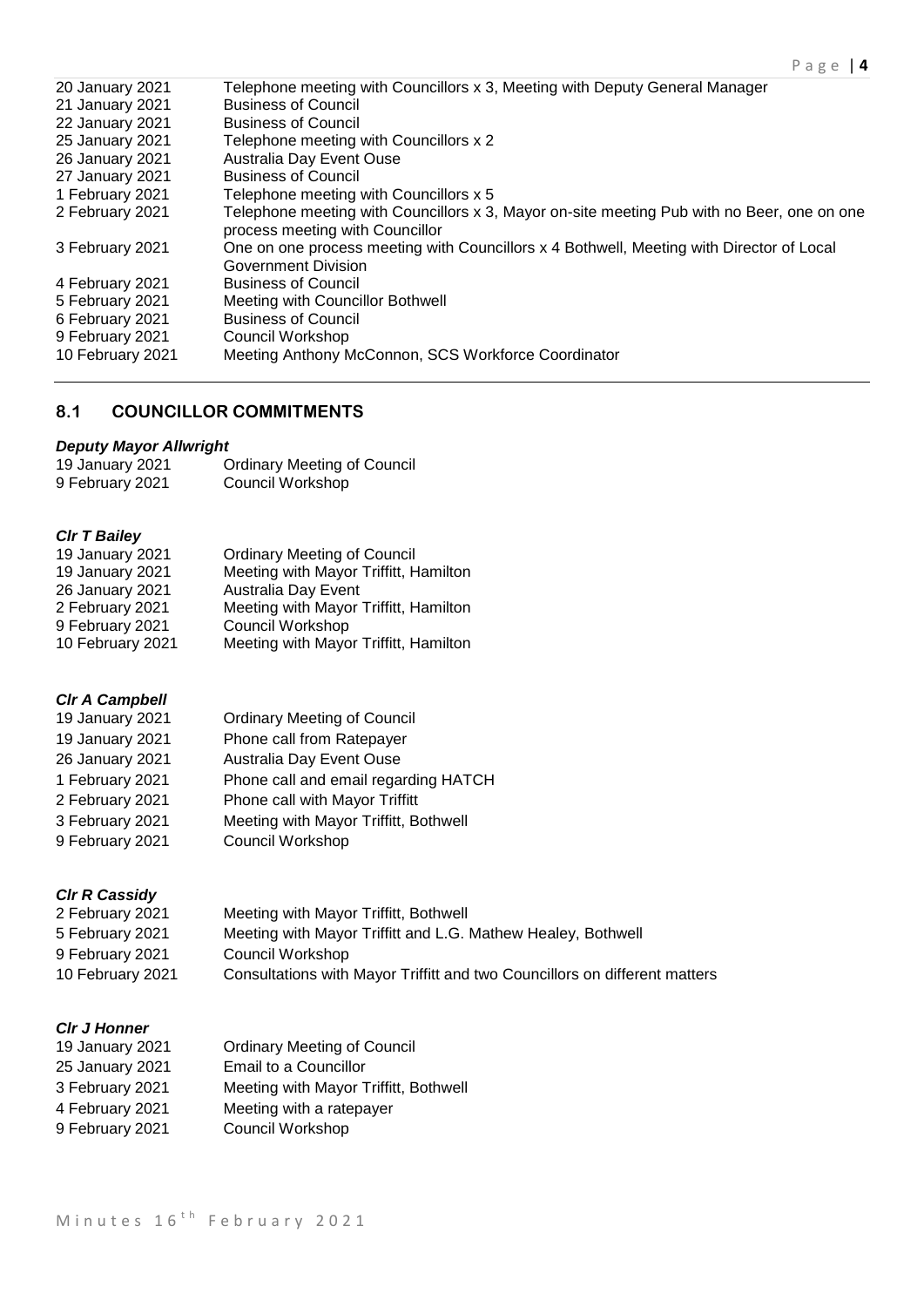#### **STATUS REPORT COUNCILLORS**

| Item No. | <b>Meeting Date</b> | Agenda Item | <b>Task</b>                                                    | <b>Councillor Responsible</b> | Current Status                                                                       | <b>Completed Date</b> |
|----------|---------------------|-------------|----------------------------------------------------------------|-------------------------------|--------------------------------------------------------------------------------------|-----------------------|
|          |                     |             |                                                                |                               | Mayor Triffitt, CIr Campbell & On going to provide Council with updates each Council |                       |
|          | 18-Feb-20           |             | 16.5 Cattle Hill Wind Farm Community Fund Committee CIr Honner |                               | meeting                                                                              |                       |

*Moved***:** Clr A Campbell *Seconded*: Clr J Honner

**THAT** a letter be sent to Cattle Hill Wind Farm requesting the status of the Cattle Hill Wind Farm Community Fund.

**CARRIED**

#### *FOR the Motion:*

Mayor L Triffitt, Deputy Mayor J Allwright, Clr A Archer, Clr A W Bailey, Clr S Bowden, Clr A Campbell, Clr R Cassidy, Clr J Honner and Clr J Poore.

## **8.2 GENERAL MANAGER'S COMMITMENTS**

19 January 2021 Council Meeting 9 February 2021 Council Workshop 10 February 2021 Meeting Anthony McConnon, SCS Workforce Coordinator

## **8.3 DEPUTY GENERAL MANAGER'S COMMITMENTS**

19 January 2021 Ordinary Council Meeting 9 February 2021 Health and Wellbeing workforce meeting 10 February 2021 Meeting with Southern Central Subregion Workforce Development Co-Ordinator 10 February 2021 Health and Wellbeing event Bothwell

Clr A Archer thanked the Deputy General Manager for the work he undertook on the flood funding application which he completed while he was on leave.

# **9.0 NOTIFICATION OF COUNCIL WORKSHOPS HELD**

9 February 2021 – Functions, duties and powers of Councillors

# **9.1 FUTURE WORKSHOPS**

Nil

## **10.0 MAYORAL ANNOUNCEMENTS**

The Mayor read out a letter received from Michael Patterson, the Regional General Manager for Telstra Regional Australia regarding the Mobile Black Spot Program and advised that this would be discussed later in the meeting.

#### **11.0 MINUTES**

# **11.1 RECEIVAL DRAFT MINUTES ORDINARY MEETING**

*Moved:* Clr S Bowden *Seconded:* Clr A Campbell

THAT the Draft Minutes of the Open Council Meeting of Council held on Tuesday 19<sup>th</sup> January 2021 be received.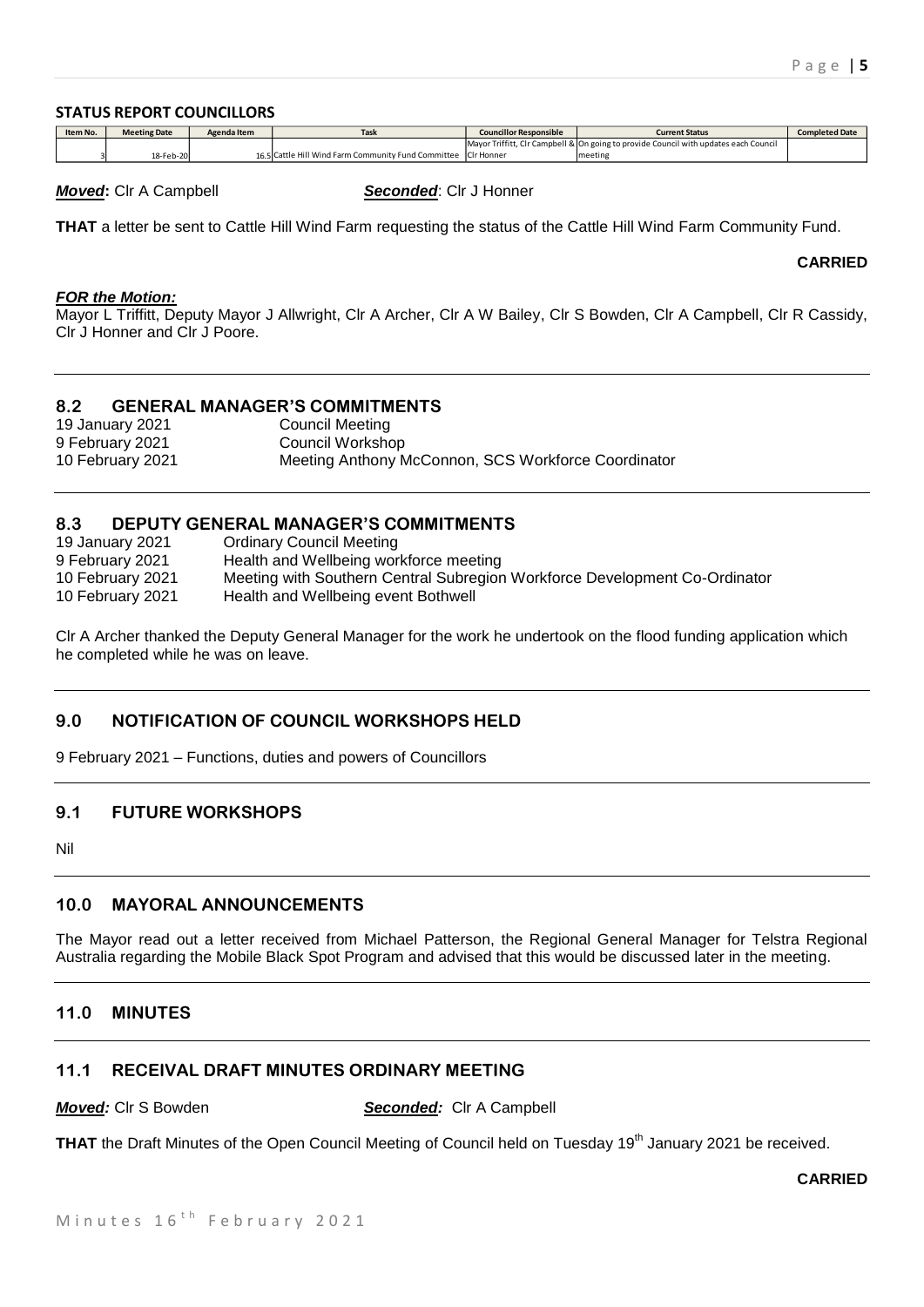### *FOR the Motion:*

Mayor L Triffitt, Deputy Mayor J Allwright, Clr A Archer, Clr A W Bailey, Clr S Bowden, Clr A Campbell, Clr R Cassidy, Clr J Honner and Clr J Poore.

# **11.2 CONFIRMATION OF MINUTES ORDINARY MEETING**

*Moved:* Deputy Mayor J Allwright *Seconded:* Clr J Poore

**THAT** the Minutes of the Open Council Meeting of Council held on Tuesday 19<sup>th</sup> January 2021 be confirmed.

**CARRIED**

#### *FOR the Motion:*

Mayor L Triffitt, Deputy Mayor J Allwright, Clr A Archer, Clr A W Bailey, Clr S Bowden, Clr A Campbell, Clr R Cassidy, Clr J Honner and Clr J Poore.

#### **12.0 BUSINESS ARISING**

- 15.1 Correspondence sent by Development & Environmental Services Manager
- 16.1 Correspondence sent by Works and Service Manager
- 17.1 Correspondence sent by General Manager
- 17.2 Correspondence sent by General Manager
- 17.4 Correspondence sent by General Manager
- 17.5 Correspondence sent by Deputy General Manager
- 17.6 Correspondence sent by General Manager
- 17.7 Correspondence sent by General Manager
- 17.8 Correspondence sent by Deputy General Manager
- 17.9 Correspondence sent by Deputy General Manager
- 17.10 Correspondence sent by General Manager
- 18.1 Correspondence sent by General Manager

# **13.0 DERWENT CATCHMENT PROJECT REPORT**

*Moved:* Clr J Honner *Seconded:* Deputy Mayor J Allwright

**THAT** the Derwent Catchment Project report be received.

#### *FOR the Motion:*

Mayor L Triffitt, Deputy Mayor J Allwright, Clr A Archer, Clr A W Bailey, Clr S Bowden, Clr A Campbell, Clr R Cassidy, Clr J Honner and Clr J Poore.

**RESOLVED** that Josie Kelman be invited to attend the March Ordinary Meeting.

*Clr A Archer left the meeting at 10.58am & returned at 11.05am*

# **14.0 FINANCE REPORT**

**Moved:** Clr R Cassidy **Seconded:** Clr J Honner

**THAT** the Finance Reports be received.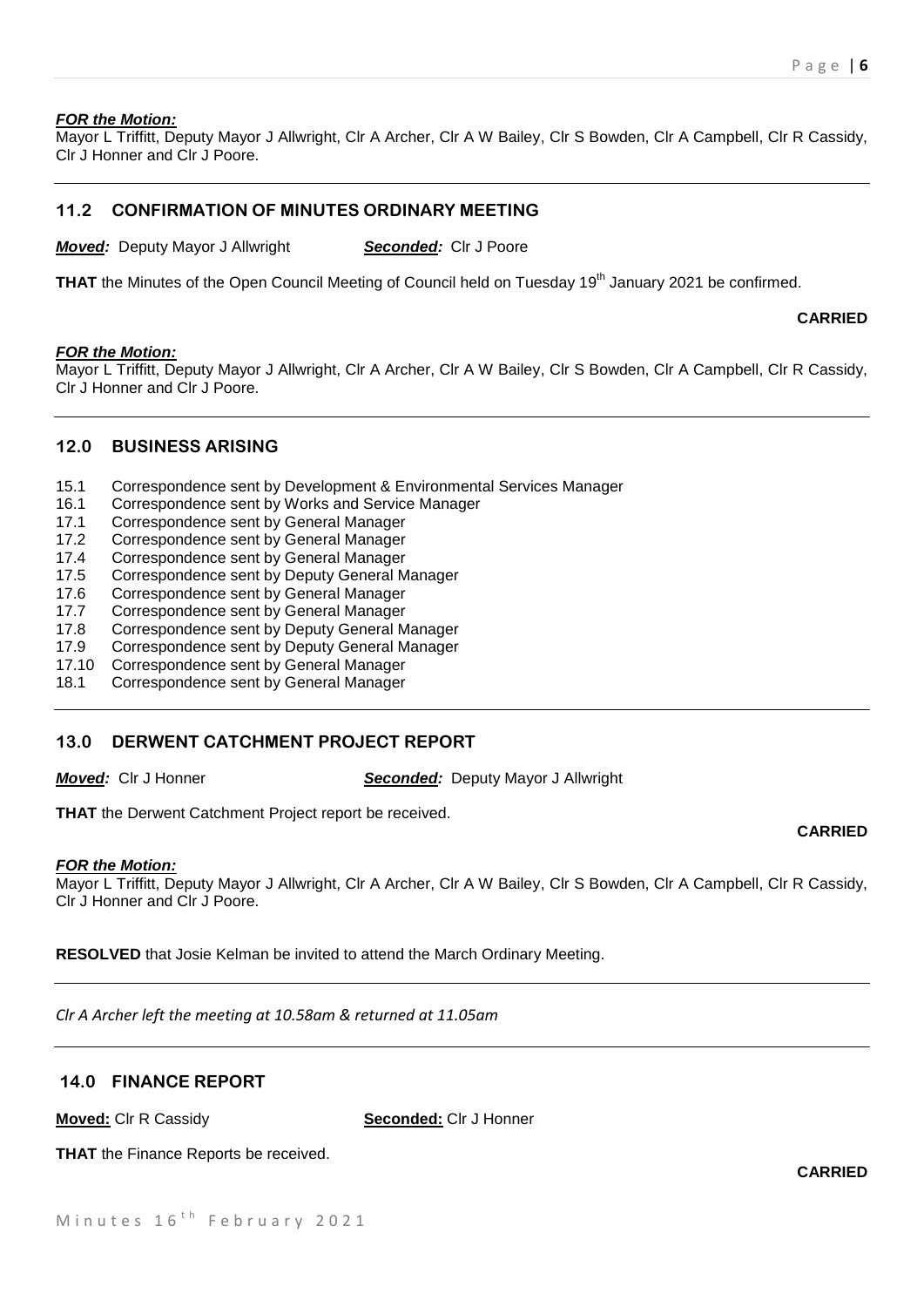#### *FOR the Motion:*

Mayor L Triffitt, Deputy Mayor J Allwright, Clr A Archer, Clr A W Bailey, Clr S Bowden, Clr A Campbell, Clr R Cassidy, Clr J Honner and Clr J Poore.

## **15.0 DEVELOPMENT & ENVIRONMENTAL SERVICES**

In accordance with Regulation 25(1) of the Local Government (Meeting Procedures) Regulations 2015, the Mayor advises that the Council intends to act as a Planning Authority under the Land Use Planning and Approvals Act 1993, to deal with the following items:

**Moved:** Clr J Honner **Seconded:** Clr A Bailey

**THAT** the Development & Environmental Services Report be received.

#### **CARRIED**

#### *FOR the Motion:*

Mayor L Triffitt, Deputy Mayor J Allwright, Clr A Archer, Clr A W Bailey, Clr S Bowden, Clr A Campbell, Clr R Cassidy, Clr J Honner and Clr J Poore.

# **15.1 CONSULTATION ON PRIVATE PLANNING CONSULTANT – NO PLANNING APPROVAL REQUIRED CERTIFICATES**

**Moved:** Clr S Bowden **Seconded:** Clr A Campbell

**THAT** comments on the Options Paper – No Planning Approval Required Certificates be provided to the Manager Development & Environmental Services by 24<sup>th</sup> February 2021.

**CARRIED**

#### *FOR the Motion:*

Mayor L Triffitt, Deputy Mayor J Allwright, Clr A Archer, Clr A W Bailey, Clr S Bowden, Clr A Campbell, Clr R Cassidy, Clr J Honner and Clr J Poore.

*Mr G Rogers, Manager DES, attended the meeting at 11.07am*

# **15.2 DRAFT WASTE RESOURCE RECOVERY BILL 2021 UPDATE**

**Moved:** Clr J Honner **Seconded:** Clr R Cassidy

**THAT** Council review the attached documents and send any comments to Council's Environmental Health Officer, Beverley Armstrong, by the  $6<sup>th</sup>$  March 2021 for inclusion in the LGAT response.

#### **CARRIED**

#### *FOR the Motion:*

Mayor L Triffitt, Deputy Mayor J Allwright, Clr A Archer, Clr A W Bailey, Clr S Bowden, Clr A Campbell, Clr R Cassidy, Clr J Honner and Clr J Poore.

#### **Moved:** Clr A Archer **Seconded:** Clr R Cassidy

**THAT** Council reiterate their position that has been continually putting forward being Council are not supportive of paying a waste levy and transporting waste when Council have provided their own provisions that will last 100 years.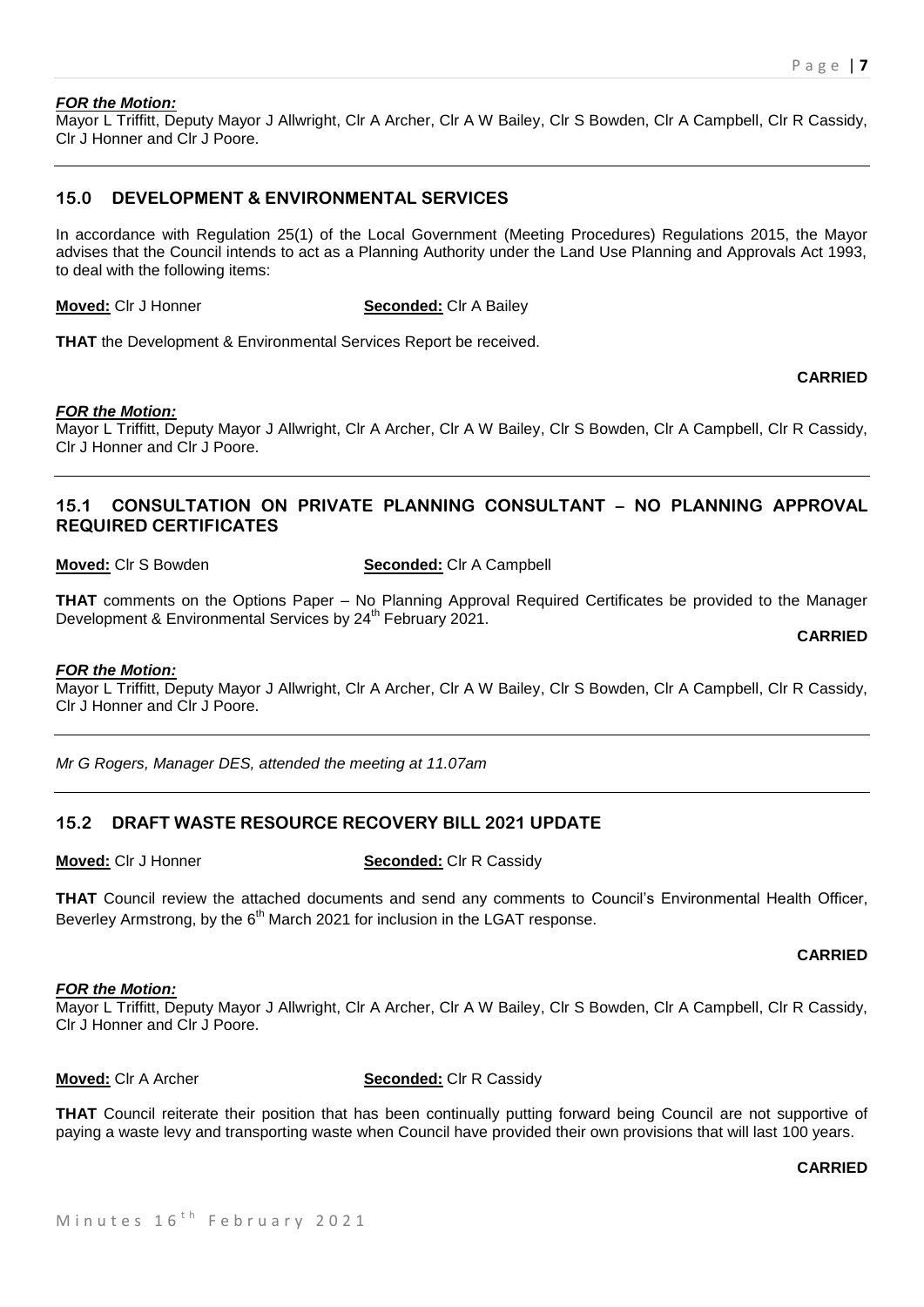#### *FOR the Motion:*

Mayor L Triffitt, Deputy Mayor J Allwright, Clr A Archer, Clr A W Bailey, Clr S Bowden, Clr A Campbell, Clr R Cassidy, Clr J Honner and Clr J Poore.

# **15.3 CONTAINER DEPOSIT SCHEME**

#### **Noted**

# **15.4 PROPOSED RE-ROOF OF COUNCIL OFFICE AT HAMILTON**

**Moved:** Clr R Cassidy **Seconded:** Clr A Bailey

**THAT** the Manager of Development & Environmental Services promotes Council's preference for a hip-roof design for the re-roof of the Council Office at Hamilton when liaising with Heritage Tasmania.

#### **CARRIED**

#### *FOR the Motion:*

Mayor L Triffitt, Deputy Mayor J Allwright, Clr A Archer, Clr A W Bailey, Clr S Bowden, Clr A Campbell, Clr R Cassidy, Clr J Honner and Clr J Poore.

# **15.5 STREET NUMBERING**

**RESOLVED** that the Manager of Development & Environmental Services undertake "awareness advertising" in regards to the placement of roadside numbers in Council's Newsletter and The Digest.

# **15.6 DES BRIEFING REPORT**

## **PLANNING PERMITS ISSUED UNDER DELEGATION**

The following planning permits have been issued under delegation during the past month.

#### **NO PERMIT REQUIRED**

| DA NO.     | <b>APPLICANT</b> | <b>LOCATION</b>               | <b>PROPOSAL</b> |
|------------|------------------|-------------------------------|-----------------|
| 2021/00003 | J M Faulkner     | 5 Bannister Road, Tods Corner | Outbuilding     |

#### **PERMITTED**

| DA NO.     | <b>APPLICANT</b>  | <b>LOCATION</b>               | <b>PROPOSAL</b> |
|------------|-------------------|-------------------------------|-----------------|
| 2021/00002 | J S A Consulting  | 28 Bronte Estate Road, Bronte | <b>Dwelling</b> |
|            | Engineers Pty Ltd | Park                          |                 |

#### **DISCRETIONARY**

| DA NO.       | <b>APPLICANT</b>        | <b>LOCATION</b>         | <b>PROPOSAL</b>                 |
|--------------|-------------------------|-------------------------|---------------------------------|
| 2020 / 00093 | <b>Engineering Plus</b> | 32 Johnsons Road, Miena | Dwelling and Ancillary Dwelling |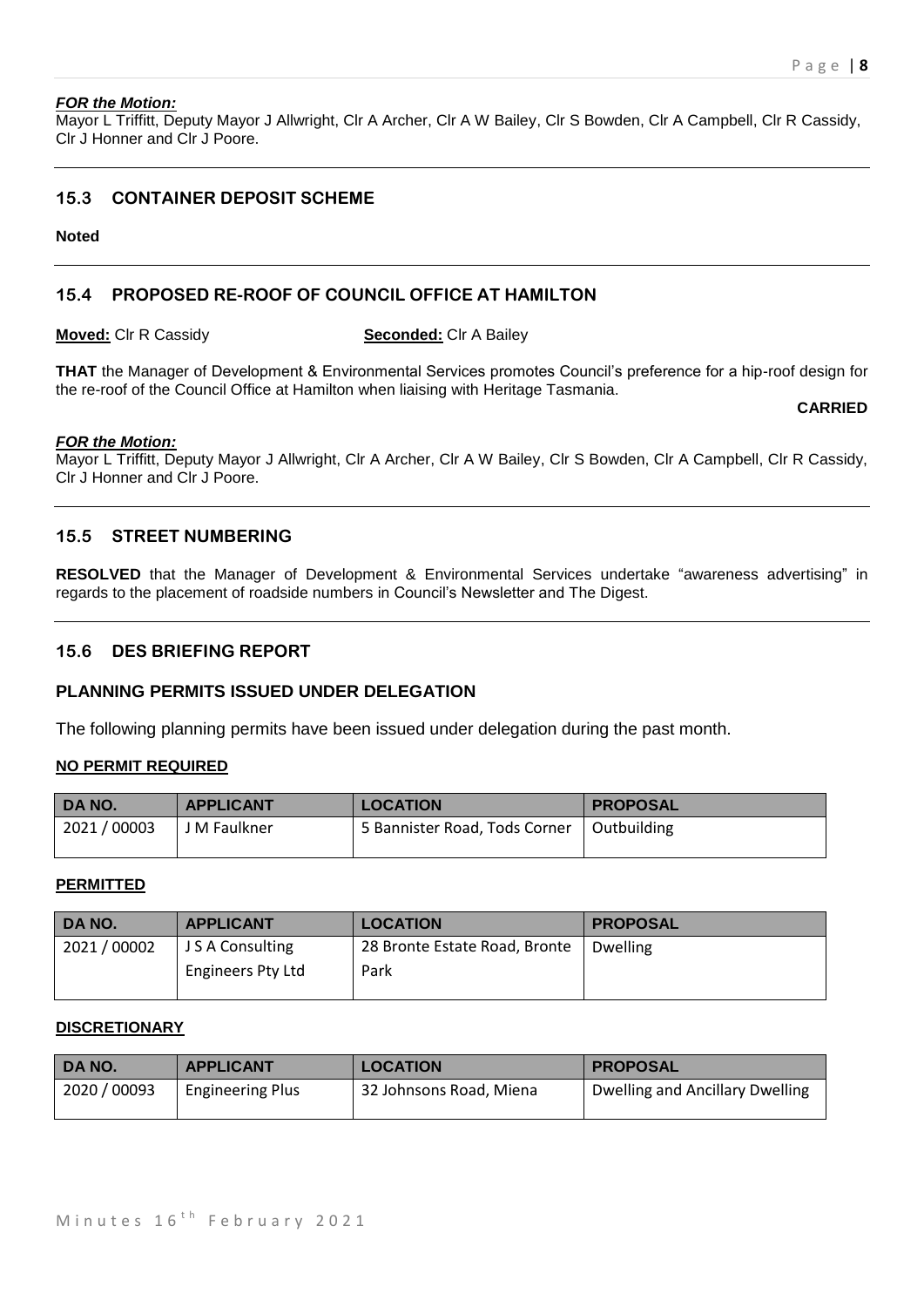**CARRIED**

# **ANIMAL CONTROL**

#### **IMPOUNDED DOGS**

No dogs have been impounded over the past month.

#### **STATISTICS AS OF 10 FEBRUARY 2021**

#### **Registrations**

Number of Dogs Registered –947 Number of Dogs Pending Re-Registration – 4

#### **Kennel Licences**

Number of Licenses Issued –29 Number of Licences Pending – 0

#### **Moved:** Clr J Poore **Seconded:** Clr A Campbell

**THAT** the meeting move to Item 17.5 Bothwell Caravan Park Proposed Upgrade

#### *FOR the Motion:*

Mayor L Triffitt, Deputy Mayor J Allwright, Clr A Archer, Clr A W Bailey, Clr S Bowden, Clr A Campbell, Clr R Cassidy, Clr J Honner and Clr J Poore.

## **17.5 BOTHWELL CARAVAN PARK PROPOSED UPGRADE**

**Moved:** Clr J Poore **Seconded:** Clr S Bowden

**THAT** Council demolish and remove the tennis court to allow for the expansion / upgrade of the Bothwell Caravan Park; and

**THAT** a concept plan for the proposed expansion / upgrade be prepared for public comment.

**MOTION LOST 4/5**

#### *FOR the Motion:*

Deputy Mayor J Allwright, Clr S Bowden, Clr A Campbell and Clr J Poore.

#### *AGAINST the Motion:*

Mayor L Triffitt, Clr A Archer, Clr A W Bailey, Clr R Cassidy and Clr J Honner

**Moved:** Deputy Mayor J Allwright **Seconded:** Clr R Cassidy

**THAT** costings be obtained for the repair of the existing tennis court and to construct a new tennis court at the Bothwell Recreation Ground; and

**THAT** Clr J Poore and the Manager Development & Environmental Serviced prepare a concept plan for the redevelopment of the Bothwell Caravan Park.

#### **CARRIED**

#### *FOR the Motion:*

Mayor L Triffitt, Deputy Mayor J Allwright, Clr A Archer, Clr A W Bailey, Clr S Bowden, Clr A Campbell, Clr R Cassidy, Clr J Honner and Clr J Poore.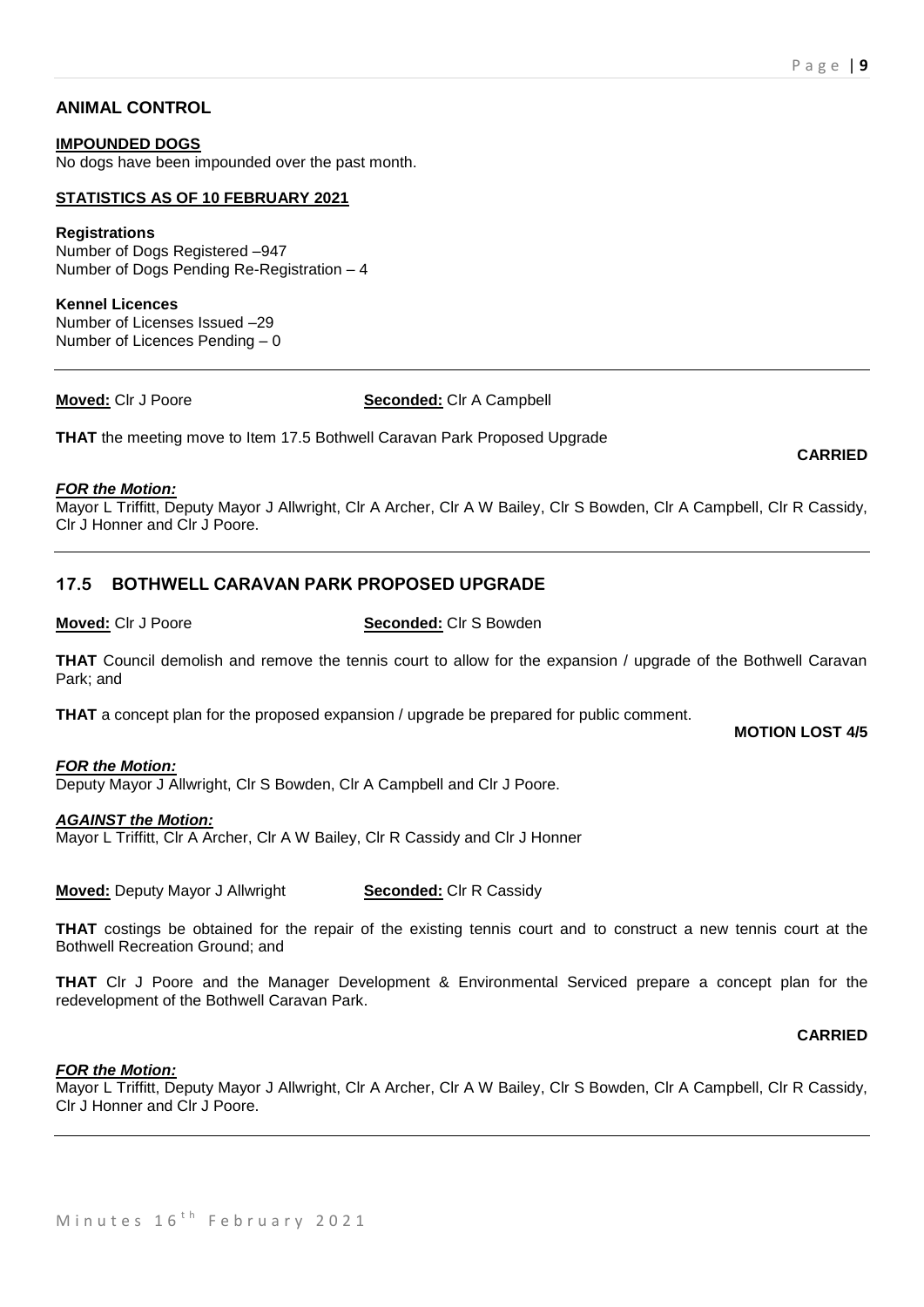**Moved:** Clr R Cassidy **Seconded:** Clr A Bailey

**THAT** the meeting move to Item 6.0 Works & Services on the Agenda

#### *FOR the Motion:*

Mayor L Triffitt, Deputy Mayor J Allwright, Clr A Archer, Clr A W Bailey, Clr S Bowden, Clr A Campbell, Clr R Cassidy, Clr J Honner and Clr J Poore.

*Mr G Rogers, Manager DES left the meeting at 12.00pm*

#### **16.0 WORKS & SERVICES**

**Moved:** Clr A Campbell **Seconded:** Clr R Cassidy

**THAT** the Works & Services Report be received.

#### *FOR the Motion:*

Mayor L Triffitt, Deputy Mayor J Allwright, Clr A Archer, Clr A W Bailey, Clr S Bowden, Clr A Campbell, Clr R Cassidy, Clr J Honner and Clr J Poore.

## **17.0 ADMINISTRATION**

# **17.1 'HEARTLANDS' SIGNAGE**

**Moved:** Clr A Campbell **Seconded:** Clr J Poore

**THAT** the Heartland sign of the Ross Bridge be removed and that Council consider erecting two Central Highlands signs in the future at their own cost.

**CARRIED**

#### *FOR the Motion:*

Mayor L Triffitt, Deputy Mayor J Allwright, Clr A Archer, Clr A W Bailey, Clr S Bowden, Clr A Campbell, Clr R Cassidy, Clr J Honner and Clr J Poore.

## **17.2 INQUIRY INTO RURAL HEALTH SERVICES IN TASMANIA**

**Moved:** Deputy Mayor Allwright **Seconded:** Clr A Bailey

**THAT** Clr A Campbell work with HATCH and other relevant organisations in the Central Highlands area to co-ordinate a joint submission to the Inquiry into Rural Health Services in Tasmania.

**CARRIED**

#### *FOR the Motion:*

Mayor L Triffitt, Deputy Mayor J Allwright, Clr A Archer, Clr A W Bailey, Clr S Bowden, Clr A Campbell, Clr R Cassidy, Clr J Honner and Clr J Poore.

# **CARRIED**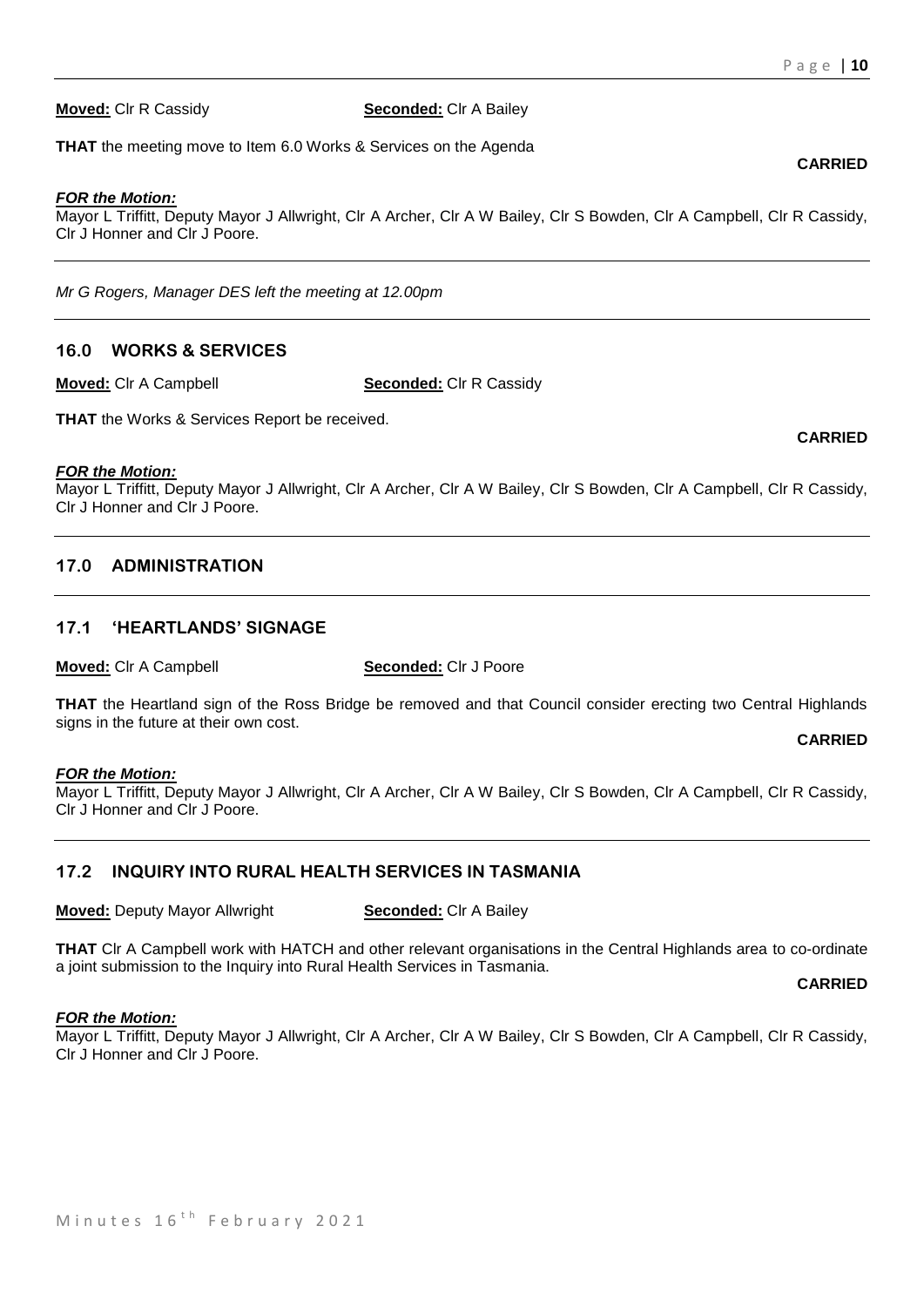Clr A Campbell advised that Dr Steward Gardner has announced his Retirement from the Bothwell Doctors.

**Moved:** Clr J Poore **Seconded:** Clr R Cassidy

**THAT** a letter of appreciation and a \$500 voucher be presented to Dr Stewart Gardner for his dedication and commitment to the community and the Bothwell Doctors.

**CARRIED**

**CARRIED**

#### *FOR the Motion:*

Mayor L Triffitt, Deputy Mayor J Allwright, Clr A Archer, Clr A W Bailey, Clr S Bowden, Clr A Campbell, Clr R Cassidy, Clr J Honner and Clr J Poore.

# **17.3 LETTER FROM REPTILE RESCUE INCORPORATED**

**Moved:** Clr R Cassidy **Seconded:** Clr S Bowden

**THAT** Council make a donation of \$500 to Reptile Rescue Incorporated.

#### *FOR the Motion:*

Mayor L Triffitt, Deputy Mayor J Allwright, Clr A Archer, Clr A W Bailey, Clr S Bowden, Clr A Campbell, Clr R Cassidy, Clr J Honner and Clr J Poore.

# **17.4 LOCAL GOVERNMENT ASSOCIATION OF TASMANIA GENERAL MEETING 12 MARCH 2021**

**RESOLVED** that voting on the three motions at the Local Government Association of Tasmania General Meeting be as follows:

#### **Motion 1 – NOT SUPPORTED**

**THAT** the LGAT investigate the level of support among Tasmanian councils and identify the relevant considerations and options to propose an amendment of the Land Use Planning and Approvals Act 1993 to –

- a) delete the mandatory requirement for a council to act as a planning authority for purposes of determining an application for a permit to use or develop land within its municipal area; and
- b) provide as an alternative, the establishment of an independent development assessment panel to determine a permit application.

# **Motion 2 - SUPPORT**

**THAT** Local Government calls on the Tasmanian Government to honour the commitment (given at the Premier's Local Government Council on 6 November 2019) for a five-week consultation period on the draft legislation to amend the Gaming Control Act 1993 to give effect to the Future Gaming Market Policy, when released.

#### **Motion 3 – SUPPORT**

**THAT** the Tasmanian Government defers the release of the legislation to amend the Gaming Control Act 1993 to give effect to the Future Gaming Market Policy for consultation until the latest information relating to gambling in Tasmania is made available, including:

- a) The release of the fifth Social and Economic Impact Study; and
- b) Social and economic modelling used to develop the Future of Gaming in Tasmania policy.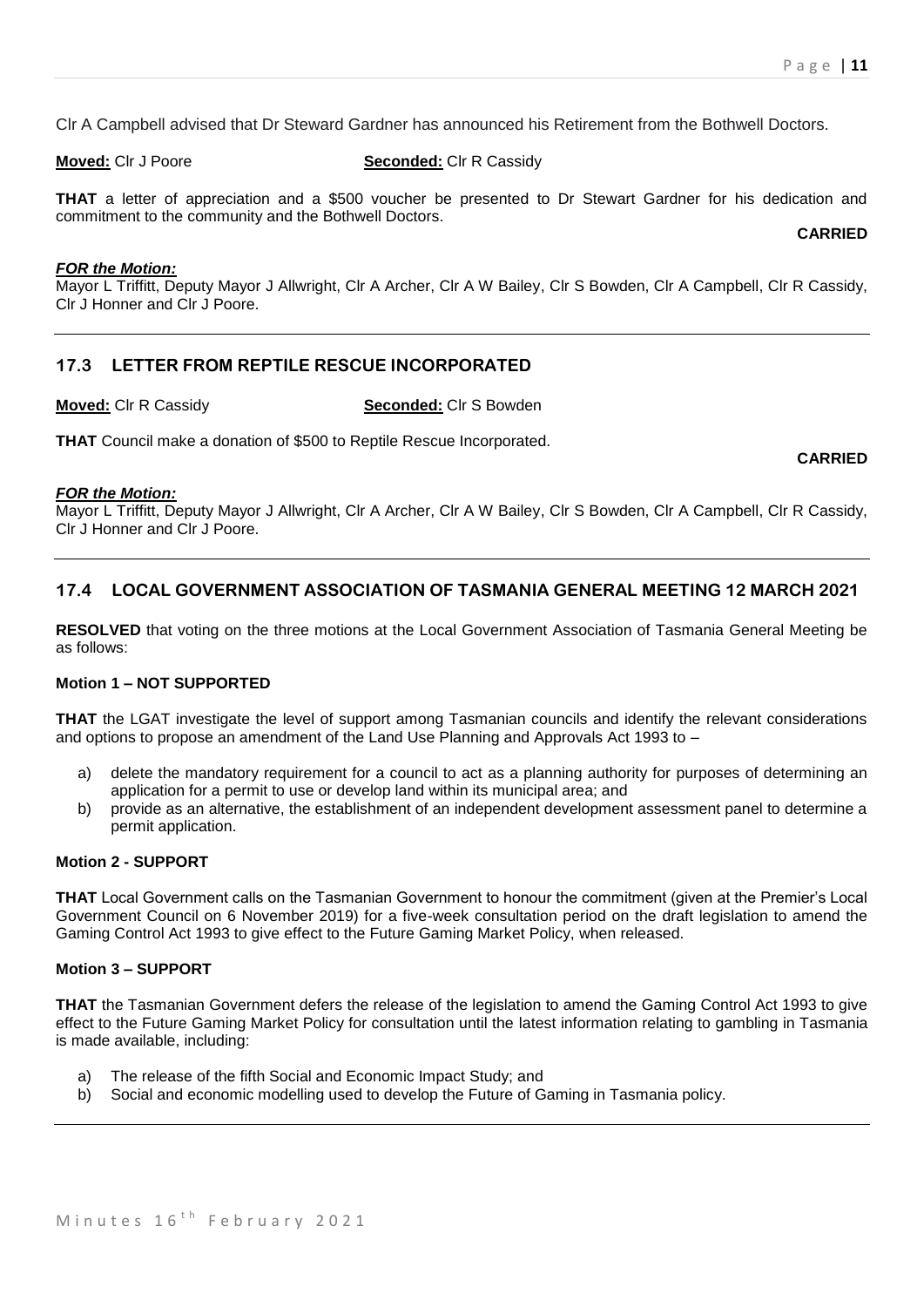# **17.7 REMISSIONS UNDER DELEGATION**

**Moved:** Clr R Cassidy **Seconded:** Clr S Bowden

**THAT** the Remission be noted.

#### *FOR the Motion:*

Mayor L Triffitt, Deputy Mayor J Allwright, Clr A Archer, Clr A W Bailey, Clr S Bowden, Clr A Campbell, Clr R Cassidy, Clr J Honner and Clr J Poore.

*Clr J Poore left the meeting at 12.24pm & returned at 12.26pm*

# **17.8 HIGHLAND LAKES ROAD IN MIENA**

Information provided to the meeting that the resealing works have now been undertaken and ready for white lines.

#### **Noted**

*Clr S Bowden left the meeting at 12.26pm & returned at 12.28pm*

# **17.9 PATHWAYS TASMANIA BICYCLE RIDE**

**Moved:** Clr A Campbell **Seconded:** Clr A Bailey

**THAT** Council allows the use of Ellendale Road to Pathways Tasmania for their annual freedom ride on 27<sup>th</sup> March

#### *FOR the Motion:*

Mayor L Triffitt, Deputy Mayor J Allwright, Clr A Archer, Clr A W Bailey, Clr A Campbell, Clr R Cassidy, Clr J Honner and Clr J Poore.

**Moved:** Clr J Poore **Seconded:** Clr R Cassidy

**THAT** Council make a donation of \$250 to Pathways Tasmania for their annual freedom ride.

#### *FOR the Motion:*

Mayor L Triffitt, Deputy Mayor J Allwright, Clr A Archer, Clr A W Bailey, Clr A Campbell, Clr R Cassidy, Clr J Honner and Clr J Poore.

# **18.0 SUPPLEMENTARY AGENDA ITEMS**

*Moved: C*lr J Honner *Seconded:* Clr A Campbell

**THAT** Council consider the matters on the Supplementary Agenda.

## *FOR the Motion:*

Mayor L Triffitt, Deputy Mayor J Allwright, Clr A Archer, Clr A W Bailey, Clr S Bowden, Clr A Campbell, Clr R Cassidy, Clr J Honner and Clr J Poore.

# **CARRIED**

**CARRIED**

#### **CARRIED**